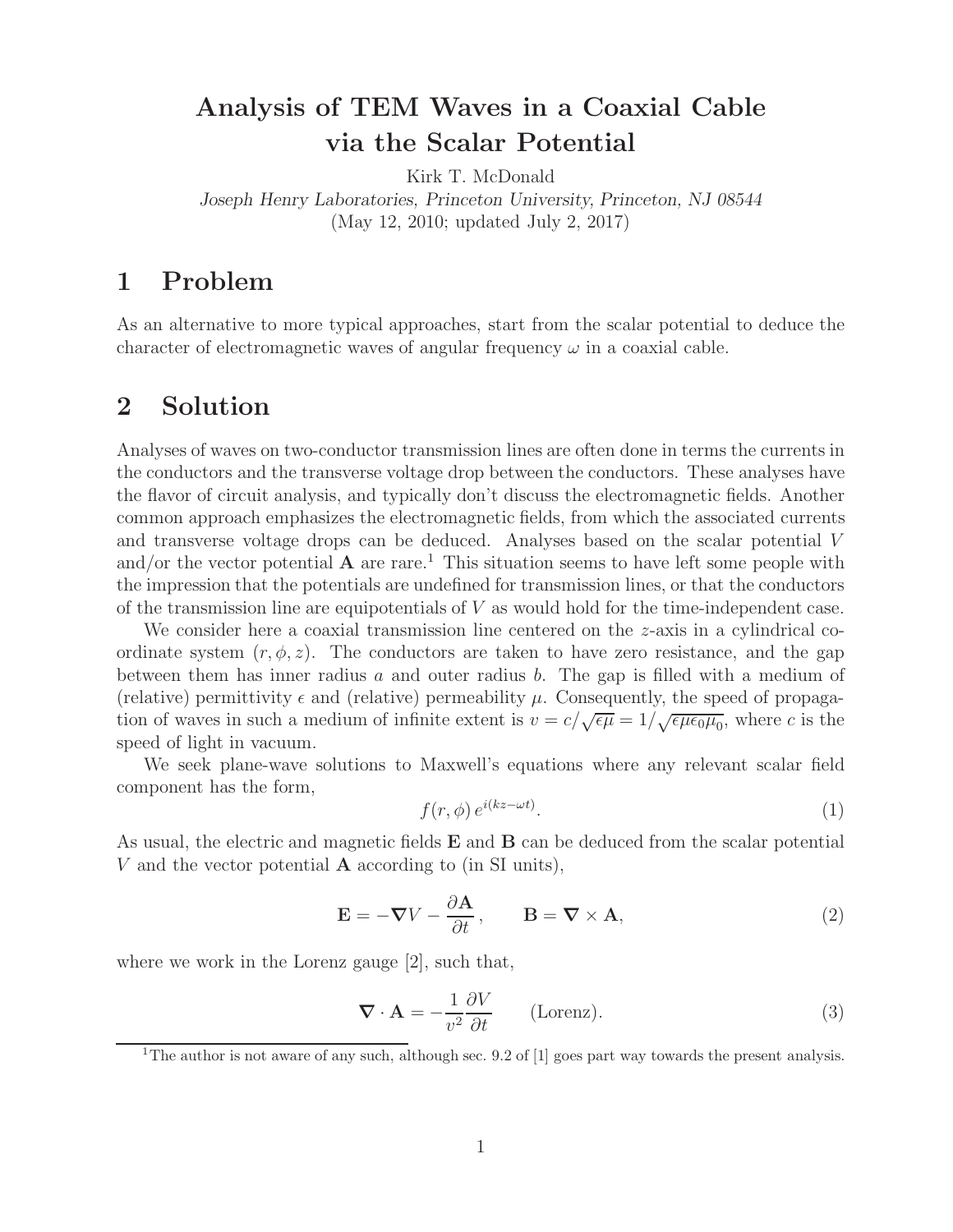The wave equation for the scalar potential in the gap of the cable, away from either sources or sinks, is,

$$
\nabla^2 V = \frac{1}{v^2} \frac{\partial^2 V}{\partial t^2} \,. \tag{4}
$$

Taking the scalar potential to have the form (1), the wave equation becomes,

$$
\frac{1}{r}\frac{\partial}{\partial r}\left(r\frac{\partial f}{\partial r}\right) + \frac{1}{r^2}\frac{\partial^2 f}{\partial \phi^2} - k^2 f = -\frac{\omega^2 f}{v^2}.
$$
\n(5)

We restrict the analysis to the simplest mode, which has no azimuthal dependence, and for which the wave number is related to the angular frequency by,

$$
k = \frac{\omega}{v} \,. \tag{6}
$$

Then,  $f$  is a function of  $r$  only, and we have,

$$
\frac{d}{dr}\left(r\frac{df}{dr}\right) = 0, \qquad \frac{df}{dr} = \frac{K}{r}, \qquad f = K \ln \frac{r}{r_0}.
$$
\n(7)

To determine the constants K and  $r_0$  we suppose that the scalar potential vanishes at  $r = b$ , and that the peak value of the potential at  $r = a$  is  $V_0$ . Then,

$$
f = \begin{cases} 0 & (r > b), \\ V_0 \frac{\ln(r/b)}{\ln(a/b)} = -V_0 \frac{\ln(r/b)}{\ln(b/a)} & (a < r < b), \\ V_0 & (r < a), \end{cases}
$$
(8)

and the scalar potential is,

$$
V = \begin{cases} 0 & (r > b), \\ -V_0 \frac{\ln(r/b)}{\ln(b/a)} e^{i(kz - \omega t)} & (a < r < b), \\ V_0 e^{i(kz - \omega t)} & (r < a). \end{cases}
$$
(9)

Because of the azimuthal symmetry, the current is only in the z-direction, and only nonzero component of the vector potential is  $A_z = g(r) e^{i(kz - \omega t)}$ . This can be obtained from the gauge condition (3), which tells us that,

$$
ikg = \frac{i\epsilon\mu\omega f}{c^2} = \frac{ik^2f}{\omega}.
$$
\n(10)

Thus, the vector potential is proportional to the scalar potential,

⎧

$$
A_z = \frac{k}{\omega} V. \tag{11}
$$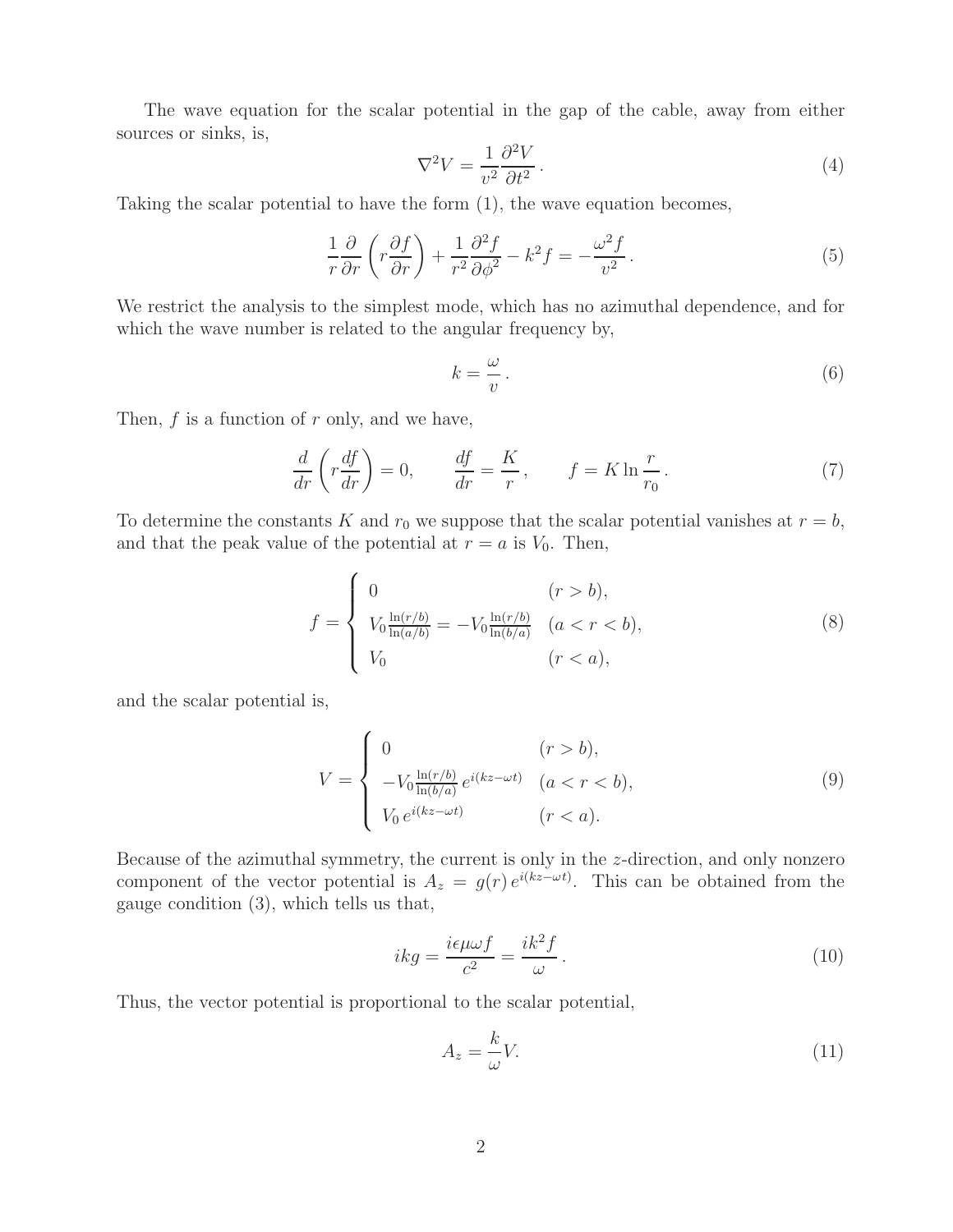The electric and magnetic fields follow from (2) as,

$$
E_r = -\frac{\partial V}{\partial r} = \begin{cases} 0 & (r > b), \\ \frac{V_0}{r \ln(b/a)} e^{i(kz - \omega t)} & (a < r < b), \\ 0 & (r < a), \end{cases} \tag{12}
$$

$$
E_{\phi} = -\frac{1}{r} \frac{\partial V}{\partial \phi} = 0, \tag{13}
$$

$$
E_z = -\frac{\partial V}{\partial z} - \frac{\partial A_z}{\partial t} = -ikV + i\omega A_z = 0,
$$
\n(14)

and,

$$
B_r = \frac{1}{r} \frac{\partial A_z}{\partial \phi} = 0,\tag{15}
$$

$$
B_{\phi} = -\frac{\partial A_z}{\partial r} = -\frac{k}{\omega} \frac{\partial V}{\partial r} = \frac{k}{\omega} E_r = \frac{E_r}{v},\qquad(16)
$$

$$
B_z = 0.\t\t(17)
$$

Since both  $E_z$  and  $B_z$  vanish, this solution is called a transverse electromagnetic (TEM) wave.

It is noteworthy that the electric field is zero inside the inner conductor  $(r < a)$  even though both the scalar and vector potential are nonzero there. $2,3$ 

To make a connection with circuit analysis, we note that the potential difference between the inner and outer conductors is,

$$
V_a - V_b = V_0 e^{i(kz - \omega t)},\tag{18}
$$

and the current I on the inner conductor follows from an application of the fourth Maxwell equation to an azimuthal loop that spans the inner conductor,

$$
I(r = a) = \frac{2\pi a B_{\phi}(r = a)}{\mu \mu_0} = \frac{2\pi V(r = a)}{\ln(b/a)} \sqrt{\frac{\epsilon \epsilon_0}{\mu \mu_0}}.
$$
(19)

As usual, we write  $V = IZ$ , where,

$$
Z = \frac{1}{2\pi} \sqrt{\frac{\mu\mu_0}{\epsilon\epsilon_0}} \ln(b/a) = \frac{377}{2\pi} \sqrt{\frac{\mu}{\epsilon}} \ln(b/a)
$$
 Ohms (20)

is the characteristic impedance of the coaxial transmission line.

<sup>&</sup>lt;sup>2</sup>Since a scalar potential of the form  $C e^{i(kz - \omega t)}$  results in zero electric and magnetic field, this term could be added to the potential (9) for any value of *C*. For example, use of  $C = -V_0$  leads to the convention that the inner conductor is at zero scalar potential, and the outer conductor has potential  $-V_0 e^{i(kz-\omega t)}$ . Similarly, use of  $C = -V_0/2$  leads to the convention that the potentials on the outer and inner conductors are <sup>±</sup>*V*<sup>0</sup> *<sup>e</sup>*<sup>i</sup>(kz*−*ωt)*/*2. *Thus, there is no intrinsic requirement that the outer conductor of a coaxial cable be "grounded."*

<sup>&</sup>lt;sup>3</sup>Note also that all four fields  $V$ ,  $\mathbf{A}$ ,  $\mathbf{B}$  and  $\mathbf{E}$  have the form of a static solution times the wavefunction *e*<sup>i(kz−ωt)</sup>, as holds for TEM waves on any two-conductor transmission line in the limit of perfect conductors.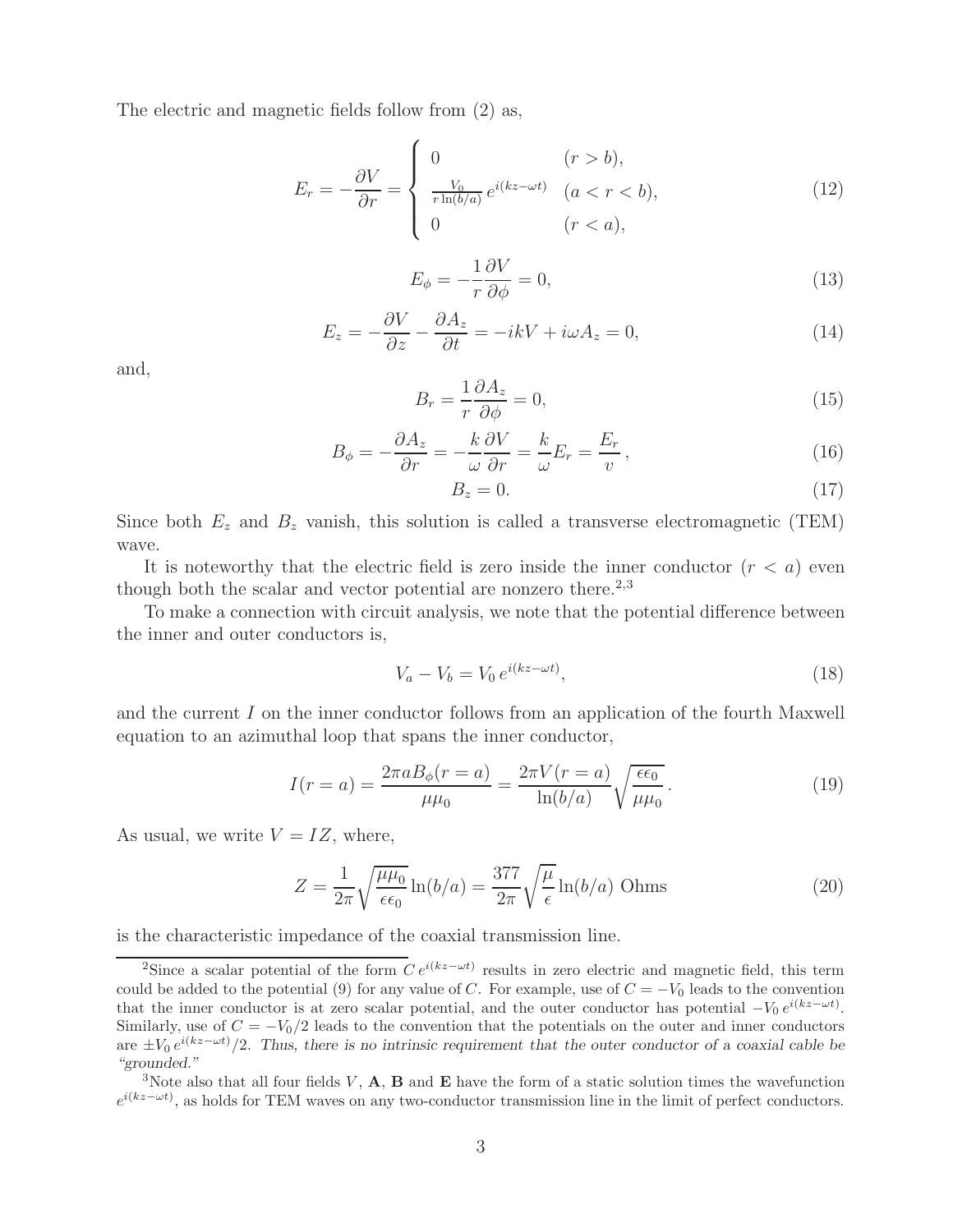#### **Appendix A: Use of the Coulomb Gauge**

Instead of working in the Lorenz gauge (3), we could work in the Coulomb gauge, for which the gauge condition is,

$$
\nabla \cdot \mathbf{A} = 0 \qquad \text{(Coulomb)}.
$$
 (21)

In the Coulomb gauge the potentials are related to the "free" charge and current densities,  $\rho$  and **J**, by the differential equations (see, for example, Appendix A of [3]),

$$
\nabla^2 V = -\frac{\rho}{\epsilon \epsilon_0},\tag{22}
$$

and,

$$
\nabla^2 \mathbf{A} - \frac{1}{v^2} \frac{\partial^2 \mathbf{A}}{\partial t^2} = -\mu \mu_0 \mathbf{J} + \frac{1}{v^2} \frac{\partial \nabla V}{\partial t}.
$$
 (23)

The charge and current densities have time dependence e*−*iωt, and are periodic in z with wave number  $k = \omega/v$ . We again consider only solutions with azimuthal symmetry, so the scalar potential has the form,

$$
V(r, z, t) = f(r) \cos(kz) e^{-i\omega t}.
$$
\n(24)

Using this form in the gap between the conductors, where  $\rho = 0$ , eq. (22) becomes,

$$
\frac{d}{dr}\left(r\frac{df}{dr}\right) - k^2 f = 0.\tag{25}
$$

This is a form of Bessel's equation, whose solutions are the modified Bessel functions  $I_0(kr)$ and  $K_0(kr)$ . As before, we take the boundary conditions to be  $V_{\text{max}}(r = a) = V_0$  and  $V(r = b) = 0$ . Then, we have,

$$
f(r) = \alpha I_0(kr) + \beta K_0(kr),\tag{26}
$$

where,

$$
V_0 = \alpha I_0(ka) + \beta K_0(ka), \quad \text{and} \quad 0 = \alpha I_0(ka) + \beta K_0(ka). \tag{27}
$$

Solving this for  $\alpha$  and  $\beta$  we find,

$$
f(r) = V_0 \frac{K_0(kb)I_0(kr) - I_0(ka)K_0(kr)}{I_0(ka)K_0(kb) - I_0(kb)K_0(ka)},
$$
\n(28)

and so the scalar potential has the complicated form,

$$
V(r, z, t) = \begin{cases} 0 & (r > b), \\ V_0 \frac{K_0(kb)I_0(kr) - I_0(ka)K_0(kr)}{I_0(ka)K_0(kb) - I_0(kb)K_0(ka)} \cos(kz) e^{-i\omega t} & (a < r < b), \\ V_0 \cos(kz) e^{-i\omega t} & (r < a). \end{cases}
$$
(29)

In principle, we can use this in eq. (23) to obtain the vector potential in the gap, and then we could calculate the fields from the potentials according to eq. (2). However, the details in the Coulomb gauge are much more complicated than in the Lorenz gauge, as is typically the case for examples involving wave propagation.